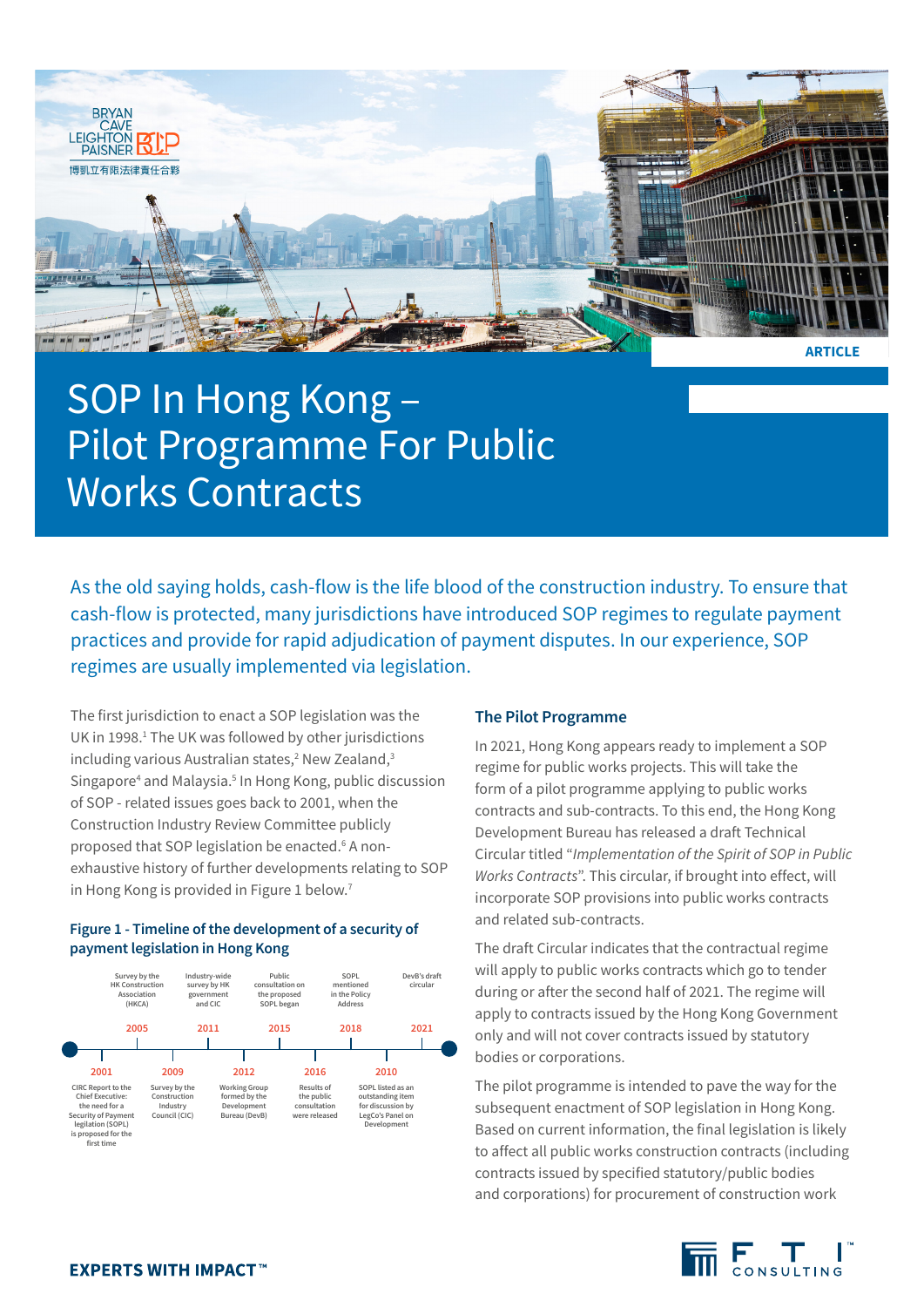or related goods and services. It is also likely that that the legislation will apply to private sector construction contracts with a value exceeding HK\$5 million (for works contracts) or HK\$0.5 million (for supply of goods and services, including professional services).

The initial limited deployment of a SOP regime in Hong Kong on a contractual basis, restricted to public sector activities, should provide the Hong Kong Government and the industry with an opportunity to test the regime and to identify snags or ambiguities in parallel with the development of the Security of Payment legislation.

Contractors will need to understand the effect of the new regime on their business, and dedicate time and resources to ensure that they comply with and effectively manage the Security of Payment requirements.

## **The SOP Provisions**

The Circular provides a set of provisions for incorporation into the relevant public works contracts. These provisions are known as the "*SOP Provisions*" and are set out in an annex to the Circular. The Circular further envisages that the SOP Provisions will be incorporated into the relevant public work contracts by Additional or Special Conditions of Contract.

The SOP Provisions set out a mandatory process for the administration and payment of progress payment claims. The Provisions also entitle the parties to the contract to refer any payment dispute to adjudication to determine the dispute on an interim basis.

The SOP Provisions include the following elements:

- **—** The main contractor is entitled to submit a claim for a progress payment on or after the "Reference Date" specified in the Contract. The payment claim must state the amount claimed and the works, goods and services to which the claim relates.
- **—** The employer is to serve a response to the payment claim within 30 days of the main contractor's payment claim (or any shorter period specified in the contract). The response must state any amounts admitted as due, any disputed amounts, any set-offs or withholdings claimed (including the grounds on which any such setoff is based), and the net amount which the employer agrees to pay to the main contractor.
- **—** Any amount admitted as due by the employer in its payment response must be paid within 60 days of the payment claim (or any shorter period specified in the contract).
- **—** If a payment dispute arises between the main contractor and the employer, the main contractor may refer that dispute to adjudication within 28 days of the dispute arising.
- **—** The adjudicator will have 55 working days from the date of his appointment (or any longer period agreed by the parties) to decide the payment dispute.
- **—** The employer shall pay the amount decided by the adjudicator within 30 days after the adjudicator's decision is delivered (unless the adjudicator directs otherwise).
- **—** If the employer fails to pay an admitted or adjudicated amount by the due date, the main contractor will be entitled to suspend or reduce the rate of progress of its work.

The information included in the payment claim and response will establish the scope of any payment dispute that may later be referred to adjudication. Therefore, the employer and main contractors alike should ensure that the required documentation is prepared with care and include all necessary information – mistakes at this stage will prejudice a party's position in any adjudication and could lead to an unfavourable adjudication determination.

## **Mandantory Provisions For Inclusion In Sub-Contracts Connected With Public Works Contracts**

The Circular also annexes "*Mandatory Sub-Contract Provisions*" for incorporation into all sub-contracts of any tier engaged under a relevant public works contract. The Mandatory Sub-Contract Provisions largely correspond to the SOP Provisions, with some notable differences which are described below.

Firstly, the Mandatory Sub-Contract Provisions expressly provide that any conditional payment provision (such as "pay when paid") included elsewhere in the sub-contract will be unenforceable and of no effect. This provision is not reflected in the SOP Provisions, presumably on the basis that the Hong Kong Government can ensure that no such provisions are included in the main contract.

In addition, the Mandatory Sub-Contract Provisions entitle sub-contractors of any tier to require the employer to make direct payment of any amount which has been adjudicated as due from the main contractor (or a highertier sub-contractor, as relevant) but which remains unpaid. The mechanism is complex, but in summary, requires the sub-contractor to make a written declaration that all or part of the adjudicated amount is due and remains unpaid, while the main contractor is given an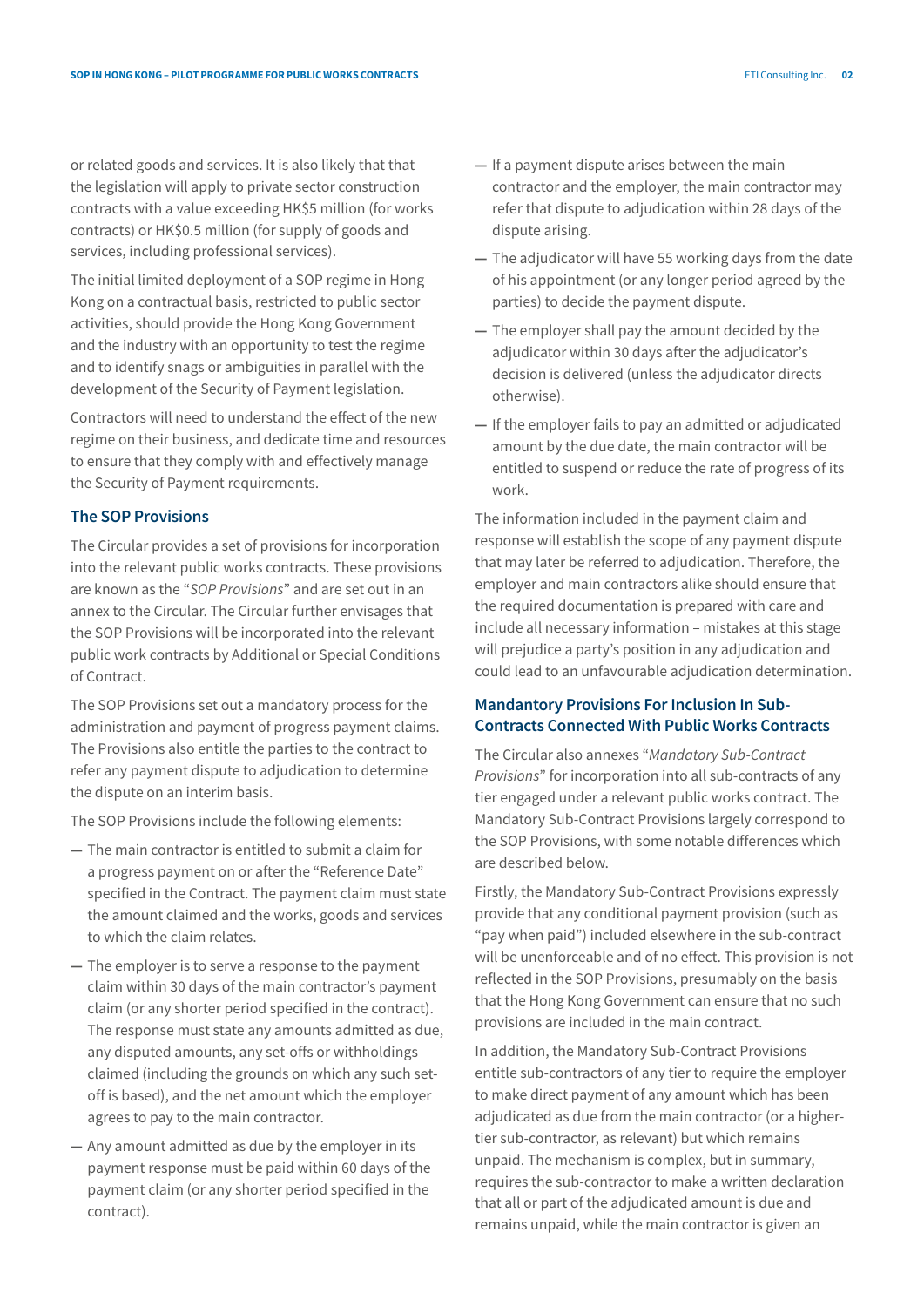opportunity to provide documentary proof showing the contrary. Where a direct payment is made, the employer will be entitled to make a corresponding deduction from amounts due from the employer to the main contractor. Importantly, if the main contractor can demonstrate the sub-contractor was not paid due to the insolvency of a higher-tier sub-contractor, the employer will not make a direct payment.

Main contractors should be alert to the potential impact of the direct payment provisions. To avoid liability to the employer, the main contractor needs to police all tiers of its sub-contracting chain and ensure that payments are made as and when due.

The SOP Provisions impose an express obligation on main contractors to take all reasonable steps to ensure that the Mandatory Subcontract Conditions are included in all lower tiers of sub-contracts. Main contractors' compliance with this requirement will be monitored and failures to comply may result in a downgrade of that contractor's performance rating - likely impacting upon that contractor's ability to win future public works contracts.

# **Adjudicator's Powers To Make Determinations On Time-Related Costs**

In our experience, different jurisdictions have approached the question of whether an adjudicator should have the power to make determinations on extensions of time ("EOT") and the related costs in different ways. The treatment of EOTs and time-related costs will be an

important element in any SOP regime implemented in Hong Kong. How has this been addressed in the draft Circular?

The Circular says that the majority of the industry stakeholders support a proposal by which the adjudicator would be entitled to make binding determinations as to time-related costs forming part of a payment dispute. In order to make that determination, the adjudicator would also be empowered to make non-binding determinations as to the extension of time due for relevant delays. Despite the adjudicator's EOT determination being non-binding, the claimant would still be entitled to interim relief from liquidated damages levied in respect of any period covered by an adjudicator's EOT determination.

#### **Getting Ready**

The introduction of a SOP regime will be one of the most significant reforms to the Hong Kong construction industry in decades. Construction industry participants will need to get up to speed on the legal, logistical and financial implications of the SOP regime quickly and efficiently. Decisions on resourcing, claim management strategy and risk mitigation are only some of the important issues affecting a construction business which will need to be thoughtfully addressed. Relatedly, the implementation of SOP in Hong Kong will unavoidably have its teething problems. Uncertainties, ambiguities and unexpected issues will be commonplace and require careful management.